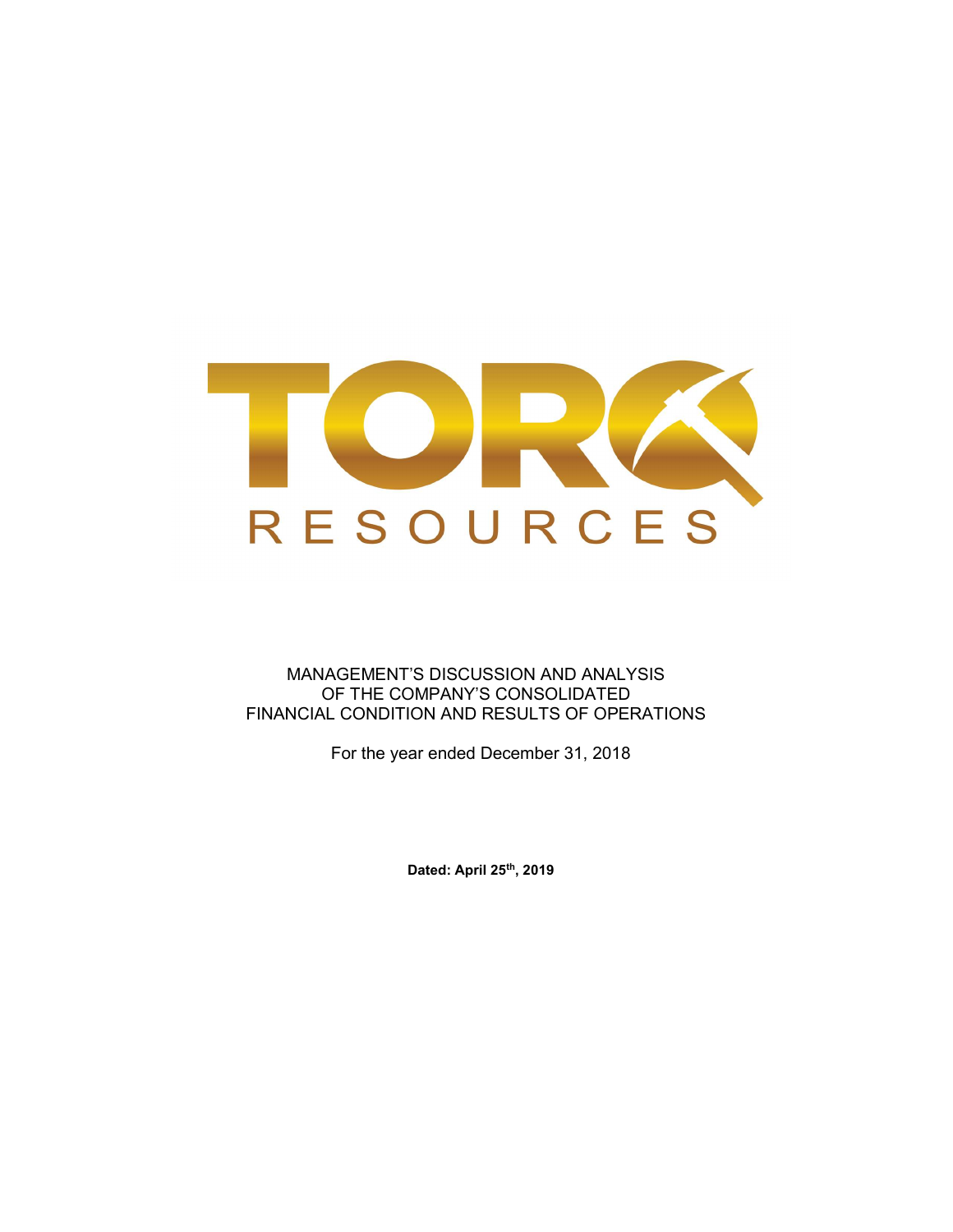Management's Discussion and Analysis of the Financial Condition and Results of Operations for the Year Ended December 31, 2018 Expressed in Canadian Dollars

# 1.1. Date and presentation

This Management Discussion and Analysis ("MD&A") of Torq Resources Inc. (the "Company" or "Torq") has been prepared by management to assist the reader to assess material changes in the financial condition and results of operations of the Company as at December 31, 2018 and for the year then ended. This MD&A should be read in conjunction with the consolidated financial statements of the Company for the year ended December 31, 2018 and 2017 and the notes thereto. All financial information has been prepared in accordance with International Financial Reporting Standards ("IFRS" or "GAAP") and all dollar amounts presented are Canadian dollars unless otherwise stated.

The effective date of this MD&A is April 25, 2019.

# 1.1.2 Forward-looking statements and risk factors

This MD&A may contain "forward-looking statements" which reflect the Company's current expectations regarding the future results of operations, performance and achievements of the Company, including but not limited to statements with respect to the Company's plans or future financial or operating performance, the estimation of mineral reserves and resources, conclusions of economic assessments of projects, the timing and amount of estimated future production, costs of future production, future capital expenditures, costs and timing of the development of deposits, success of exploration activities, permitting time lines, requirements for additional capital, sources and timing of additional financing, realization of unused tax benefits and future outcome of legal and tax matters.

The Company has tried, wherever possible, to identify these forward-looking statements by, among other things, using words such as "anticipate," "believe," "estimate," "expect", "budget", or variations of such words and phrases or state that certain actions, events or results "may", "could", "would", "might" or "will be taken", "occur" or "be achieved".

The statements reflect the current beliefs of the management of the Company, and are based on currently available information. Accordingly, these statements are subject to known and unknown risks, uncertainties and other factors, which could cause the actual results, performance, or achievements of the Company to differ materially from those expressed in, or implied by, these statements. These uncertainties are factors that include but are not limited to risks related to international operations; risks related to general economic conditions and credit availability; actual results of current exploration activities, unanticipated reclamation expenses; fluctuations in prices of base and precious metals; fluctuations in foreign currency exchange rates, increases in market prices of mining consumables; accidents, labour disputes, title disputes, claims and limitations on insurance coverage and other risks of the mining industry; delays in obtaining governmental approvals or financing or in the completion of development or construction activities, changes in national and local government regulation of mining operations, tax rules and regulations, and political and economic developments in countries in which the Company operates, as well as other factors. Additional information relating to the Company and its operations is available on SEDAR at www.sedar.com and on the Company's web site at www.torqresources.com.

The Company's management reviews periodically information reflected in forward-looking statements. The Company has and continues to disclose in its Management's Discussion and Analysis and other publicly filed documents, changes to material factors or assumptions underlying the forward-looking statements and to the validity of the statements themselves, in the period the changes occur.

Historical results of operations and trends that may be inferred from the following discussions and analysis may not necessarily indicate future results from operations.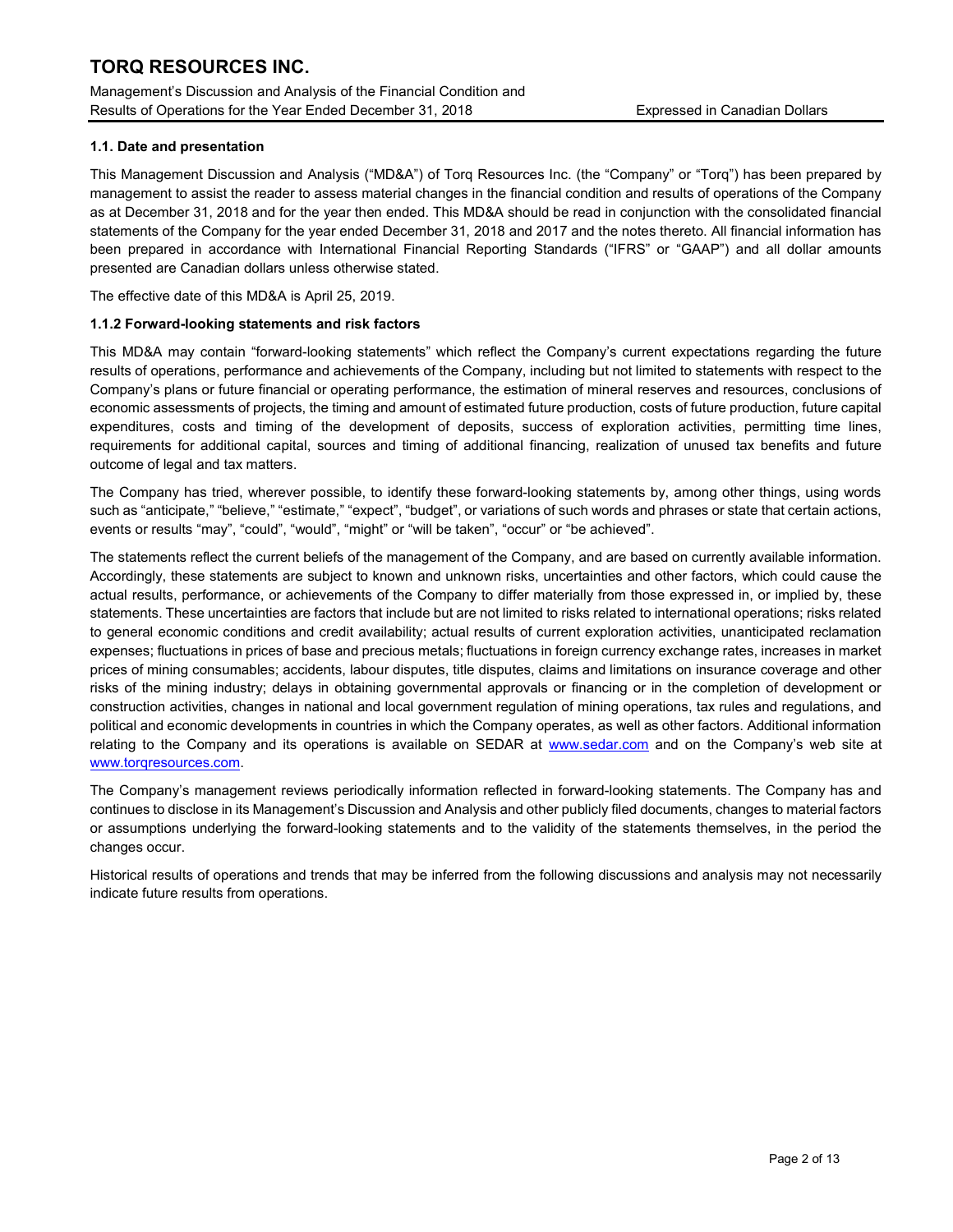Management's Discussion and Analysis of the Financial Condition and Results of Operations for the Year Ended December 31, 2018 Expressed in Canadian Dollars

# 1.2 Overall performance

# 1.2.1 Description of business

Torq is a junior exploration company focused on the acquisition, exploration and development of mineral resource properties. The Company is incorporated under the Business Corporations Act (British Columbia) and is a reporting issuer in British Columbia, Alberta and Ontario. The Company is listed on the TSX Venture Exchange (the "Exchange") as a Tier 2 mining issuer, and its shares trade under the symbol TORQ.V. On September 18, 2017, the Company commenced trading on the OTCQX under the US symbol TRBMF.

# Corporate Mission Statement

The Company has \$12.4 million in cash as at December 31, 2018 and a highly experienced management and technical team. The Company's primary objective is to identify and acquire undervalued advanced stage exploration projects with the goal of maximizing shareholder value. Several opportunities are currently under review.

# Corporate Structure

As at the date of this MD&A, the organizational structure of Torq is as follows:

| <b>Subsidiary</b>                | Place of      | <b>Beneficial</b> |
|----------------------------------|---------------|-------------------|
|                                  | incorporation | <b>Interest</b>   |
| Stratton Resources (Canada) Ltd. | BC, Canada    | 100%              |
| Torg USA Inc.                    | Nevada, USA   | 100%              |
| Gecon OOD                        | Bulgaria      | 100%              |

For the period between May 8, 2018 and November 30, 2018 the Company also consolidated the accounts and results of Rush Valley Exploration Inc. ("RVX"). During this period the Company determined it had effective control over RVX pursuant to the share exchange agreement entered May 8, 2018 and subsequently terminated on November 30, 2018.

# Other Corporate Matters

Effective April 1, 2019, Mr. Peter Rees resigned as Chief Financial Officer to pursue a new opportunity, upon which the Company has appointed Ms. Stacy Rowa as Chief Financial Officer. Ms. Rowa is a Canadian CPA, CA who has worked with Canadian and US publicly listed resource companies for the past 10 years, including serving as the Company's Corporate Controller since 2016.

# 1.2.2 Newfoundland projects

On October 28, 2016, the Company entered into an option agreement with Wildwood Exploration Inc. to acquire the rights to approximately 119,000 hectares in Newfoundland, Canada (the " Wildwood Option"). Effective October 19, 2018, the Company terminated the Wildwood Option due to insufficient exploration results to warrant further activities, and elected not to proceed with further exploration at its mineral properties in Newfoundland. As at December 31, 2018, the Company has written off acquisition costs totalling \$584,344 that had been previously capitalized in relation to these mineral properties.

# 1.2.3 Utah Exploration Projects

# Speedway

Effective March 15, 2018, the Company acquired the Speedway gold project, which is located in northwestern Utah, USA approximately 7 km from the Nevada state border, and about 50 km from Newmont's Long Canyon mine. The Speedway property, which is held through a mineral lease agreement, consists of approximately 1,080 hectares of prospective terrain which hosts a large gold-in-bedrock anomaly.

Under the terms of the Speedway Agreement (the "Lease Agreement"), the Company paid US\$25,000 upon signing and will be required to pay steadily escalating annual lease payments as well as the underlying claim fees. There is no required work commitment and the Lease Agreement can be terminated at any time. The Lease Agreement may be bought-out at any time for US\$1,000,000 subject to a buyable 2% royalty to the underlying owner.

On January 24, 2019 the Company provided notice to Geological Services Inc. terminating the Speedway Agreement and as a result, has recorded an impairment of \$84,134 against the value of the mineral properties as at December 31, 2018.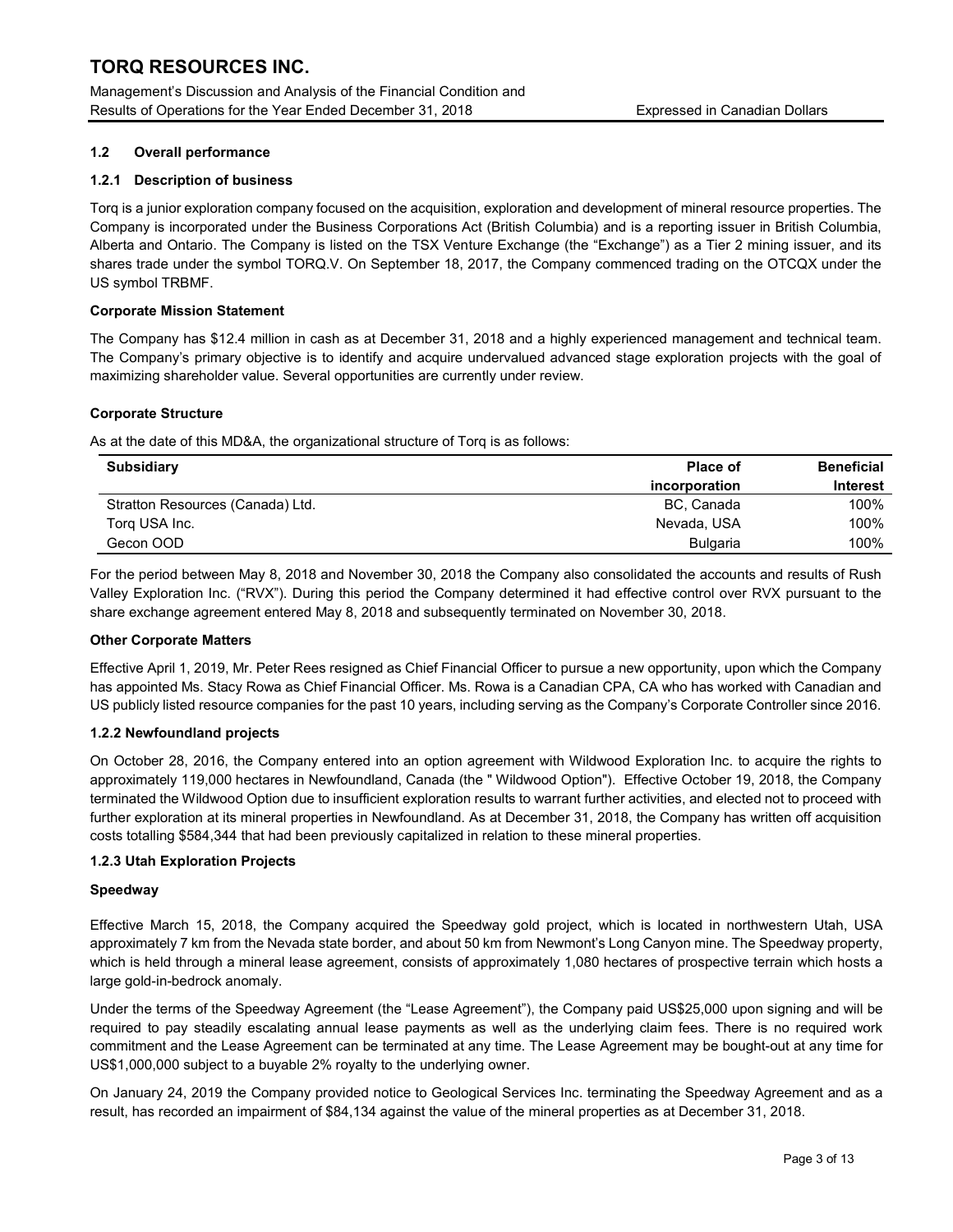Management's Discussion and Analysis of the Financial Condition and Results of Operations for the Year Ended December 31, 2018 Expressed in Canadian Dollars

# 1.2.3 Utah Exploration Projects (continued)

# West Mercur

On May 8, 2018, the Company entered a share exchange agreement with RVX and its three principal shareholders (the "Mercur Agreement") to acquire a 100% interest in RVX and the West Mercur gold project. The project consists of approximately 4,000 hectares of mineral rights in western Utah, USA and is located about 60 km southwest of Salt Lake City, 5 km west of the historic Mercur gold mine, and 20 km southwest from Bingham Canyon - one of the top producing copper and gold mines in the world.

Under the terms of the Mercur Agreement, to acquire RVX, the Company could pay US\$2.4 million in a combination of cash and common shares to RVX's shareholders, at any time within a two-year period. Prior to the date of execution, the Company had advanced a total of \$398,074 of interim funding that has been used to cover a shortfall in RVX's working capital.

On October 1, 2018, the Company provided notice to RVX that it would be terminating the Mercur Agreement effective November 30, 2018. As a result, the Company recorded an impairment loss of \$490,575 against the value of the mineral properties as at September 30, 2018 and deconsolidated RVX as of November 30, 2018. At the time of deconsolidation, the full amount that had been advanced to RVX under the Mercur Agreement of \$806,119 was recognized as a loan in accordance with the terms of the Mercur Agreement and recorded at its fair value of \$nil as at November 30, 2018, as it is not expected to be recoverable.

# 2018 Utah Exploration Programs

During Q2 and Q3, 2018, the Company conducted initial exploration programs at both Speedway and West Mercur. These initial programs included regional scale geologic mapping and systematic rock sampling to determine the structural and stratigraphic controls on gold mineralization. A detailed soil geochemical survey was also conducted across both project areas with the goal of identifying the centers of gold mineralization.

The results from the programs at West Mercur and Speedway failed to produce sufficient evidence to warrant further investment in the projects and thus the Company had ceased all exploration activities at these projects by the end of 2018.

# 1.2.4 Project investigation costs

The Company is continually reviewing and evaluating new projects globally on its path to establishing a tier-one mineral portfolio. The table below shows the nature of the project investigation costs incurred during the year ended December 31, 2018 and 2017 and includes all costs incurred within Bulgaria and other project investigation activities in the United States, Canada, Europe, Mexico and South America.

|                                             | Year ended December 31, |         |    |           |
|---------------------------------------------|-------------------------|---------|----|-----------|
|                                             |                         | 2018    |    | 2017      |
| Assays                                      | \$                      | 5,880   | \$ | 91,494    |
| Equipment, vehicles rent and field supplies |                         | 4.985   |    | 42.614    |
| Geological consulting, salaries and wages   |                         | 344.231 |    | 425,652   |
| Project support costs                       |                         | 24.120  |    | 44,832    |
| Share-based compensation                    |                         | 267,043 |    | 541,149   |
| Travel, meals, accommodation                |                         | 55,982  |    | 102,535   |
|                                             |                         | 702.241 |    | 1,248,276 |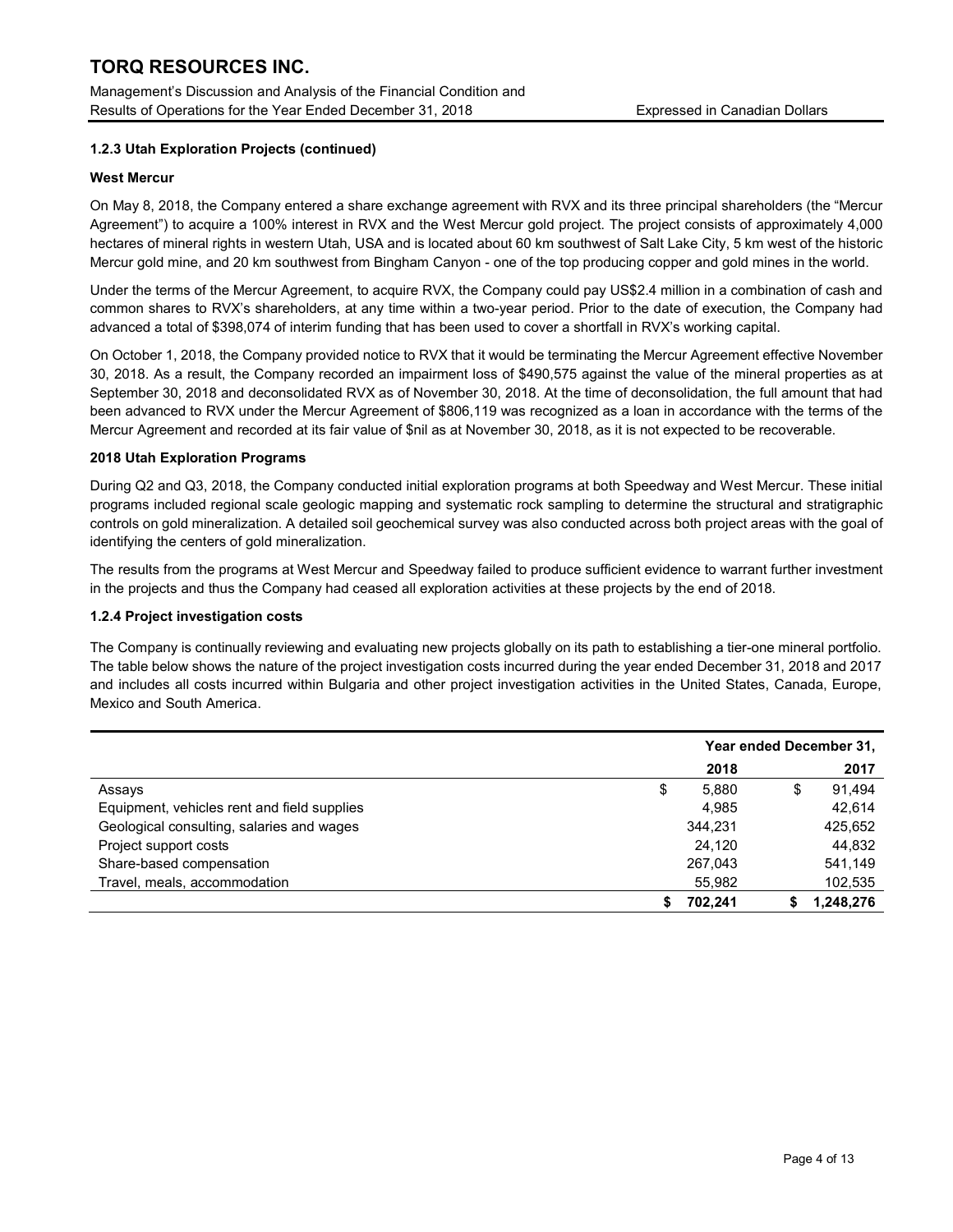Management's Discussion and Analysis of the Financial Condition and Results of Operations for the Year Ended December 31, 2018 Expressed in Canadian Dollars

# 1.3 Selected annual information

The following represents selected information of the Company for the three most recently completed financial years:

|                                       | 2018              | 2017                | 2016              |
|---------------------------------------|-------------------|---------------------|-------------------|
|                                       |                   | (Restated)          | (Restated)        |
| Loss for the year                     | \$<br>(4,873,557) | \$<br>(4, 439, 520) | \$<br>(1,049,551) |
| Total comprehensive loss for the year | (4,873,033)       | (4,442,809)         | (1,050,575)       |
| Basic and diluted loss per share      | (0.06)            | (0.06)              | (0.02)            |
| Working capital                       | 12,440,541        | 15,654,448          | 5,553,663         |
| Total assets                          | 12,669,876        | 16,390,511          | 6,403,516         |
| Total long term liabilities           | 68.210            | 151.049             | 218,472           |
| Shareholder's equity                  | (12, 372, 331)    | (16,037,743)        | (5,551,371)       |
| Cash dividends per share              |                   |                     |                   |

The Company generated no revenues from operations during the fiscal years ended December 31, 2018, 2017 and 2016, other than interest income of \$280,861, \$146,577 and \$10,872 respectively.

Due to a voluntary change in accounting policy (see section 1.12) the Company has restated certain 2017 and 2016 amounts for comparative purposes.

# 1.4 Results of operations

# Years ended December 31, 2018 and 2017 (2018 vs Restated 2017)

Loss for the year ended December 31, 2018 was \$4,873,557 or \$0.06 loss per share compared to a loss of \$4,439,520 or \$0.06 loss per share for the year ended December 31, 2017.

Significant variances are as follows:

- For the year ended December 31, 2018, the Company incurred \$1,303,316 in exploration and evaluation costs compared to \$1,242,710 for the prior year. The current year's costs were incurred on exploration programs at both its Newfoundland and Utah projects whereas in 2017, the Company was only actively working in Newfoundland.
- Fees, salaries and other employee benefits decreased in 2018 to \$1,433,218 from \$1,698,285 in 2017, of which \$759,026 and \$1,232,009 related to share-based compensation in each of the respective years. The higher costs in 2017 were driven by the timing of the initial share-option grant to employees and consultants which happened in Q3 2017.
- Investor relations and marketing costs increased in 2018 to \$376,545 from \$68,535 in 2017. The increase relates to management's attendance at additional conferences and investor relations engagements to help communicate the Company's story as it continued to increase its exploration activities as well as its mineral property investigation and acquisition activities.
- Total project investigation costs for the year ended December 31, 2018 were \$702,241 down from \$1,248,276 in the prior year. The current year costs are inclusive of \$267,044 in share-based compensation expense compared to \$541,149 in the 2017 year. In the second half of 2017, the project investigation efforts were ramped up leading to the acquisition of the Utah projects and then these costs trailed off in 2018 while exploration programs were undertaken on the projects.
- During 2018 the Company recognized an impairment totaling \$1,159,083 on its mineral properties due to the decision to stop pursuing its exploration activities in Newfoundland and Utah. There was no impairment recorded in 2017.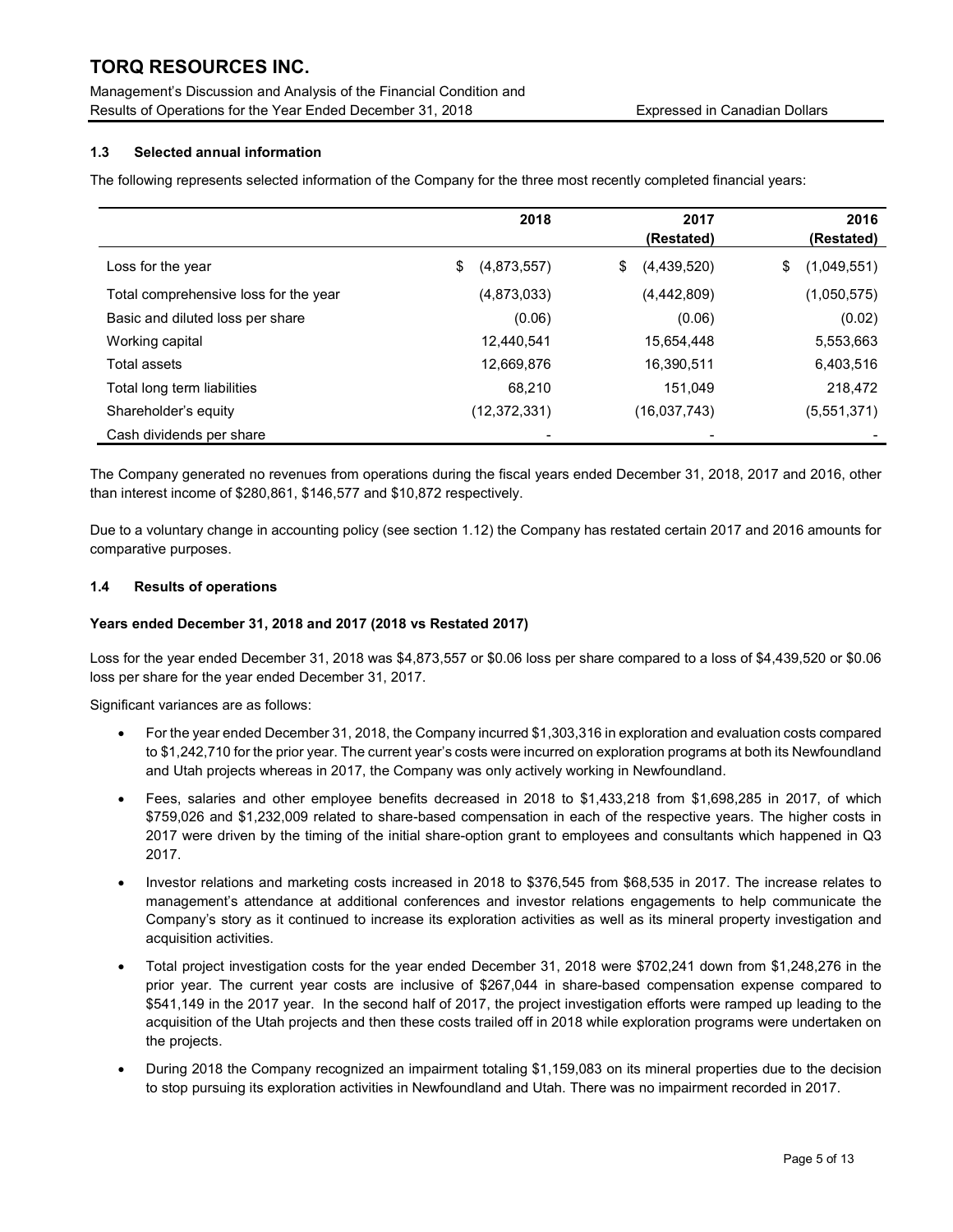Management's Discussion and Analysis of the Financial Condition and Results of Operations for the Year Ended December 31, 2018 Expressed in Canadian Dollars

# 1.4 Results of operations (continued)

# Three months ended December 31, 2018 and 2017 (Q4 2018 vs Restated Q4 2017)

Loss for the three months ended December 31, 2018 was \$562,361 or \$0.01 loss per share compared to a loss of \$1,606,957 or \$0.02 loss per share for the three months ended December 31, 2017.

Significant variances are discussed as follows:

- For the three months ended December 31, 2018, the Company incurred only \$123,481 in exploration and evaluation costs compared to \$563,902 for the same quarter in the prior year. By Q4 2018 the Company had already decided to drop the Newfoundland and West Mercur claims so the work that was done during the quarter was to ensure the claims were left in good standing and to come to a conclusion on the Speedway project which was ultimately abandoned in January 2019. In Q4 2017 the Company was still actively working in Newfoundland.
- For the three months ended December 31, 2018, the Company recorded \$298,225 in fees, salaries and other employee benefits which included share-based compensation expense of \$91,941. Fees, salaries and other employee benefits recorded for Q4 2017 was \$652,484 which included share-based compensation expense of \$528,496. The decrease in share-based compensation in Q4 2018, which drove the overall cost decrease, was partially offset by an increase in fees and salaries as the Company started paying directors fees during 2018 and added two additional executives to its team.
- Total project investigation costs for the three months ended December 31, 2018 were \$130,672 compared to \$429,791 in the comparative period. As discussed above, project investigation activities increased in the second half of 2017 substantially in an effort to acquire additional projects. Once the Utah projects were acquired in the first half of 2018, project investigation efforts and related costs decreased for the remainder of 2018.

# Summary of Project Costs

During the year ended December 31, 2018, the Company spent \$624,994 on mineral property acquisition costs and \$1,303,316 on exploration and evaluation costs on its projects, as outlined below. During the year the Company ceased work on and ultimately abandoned its mineral properties as they did not meet the Company's criteria for further exploration. As a result, an impairment loss of \$1,159,083 was recorded against its mineral properties for the year ended December 31, 2018.

|                                  | <b>Newfoundland</b> | Utah       | Total         |
|----------------------------------|---------------------|------------|---------------|
| <b>Acquisition costs</b>         |                     |            |               |
| Balance as at December 31, 2017  | 534,344<br>S.       | S          | \$ 534.344    |
| Direct acquisition costs         | 50,000              | 558,830    | 608,830       |
| Other acquisition costs          |                     | 16.164     | 16.164        |
| Impairment of mineral properties | (584, 344)          | (574, 739) | (1, 159, 083) |
| Currency translation adjustment  |                     | (255)      | (255)         |
| Balance as at December 31, 2018  | -                   |            |               |

Exploration and evaluation expenditures for the year ended December 31, 2018

|                                            | <b>Newfoundland</b> | <b>Utah</b>   | <b>Total</b>   |
|--------------------------------------------|---------------------|---------------|----------------|
| Aircraft and travel                        | 12,697<br>\$        | 80,939<br>\$. | 93,636<br>9    |
| Assays                                     | 169,369             | 84,639        | 254,008        |
| Environmental and permitting               |                     | 165.454       | 165,454        |
| Equipment rental and maintenance           | 3,030               | 7.485         | 10,515         |
| Project support cost                       | 10,785              | 16.058        | 26,843         |
| Wages and consultants                      | 96.745              | 544.695       | 641,440        |
| Share-based compensation                   | 135,940             | 45.611        | 181,551        |
| Government grants received                 | (70,131)            |               | (70,131)       |
| Total for the year ended December 31, 2018 | 358,435<br>\$.      | 944,881<br>\$ | 1,303,316<br>S |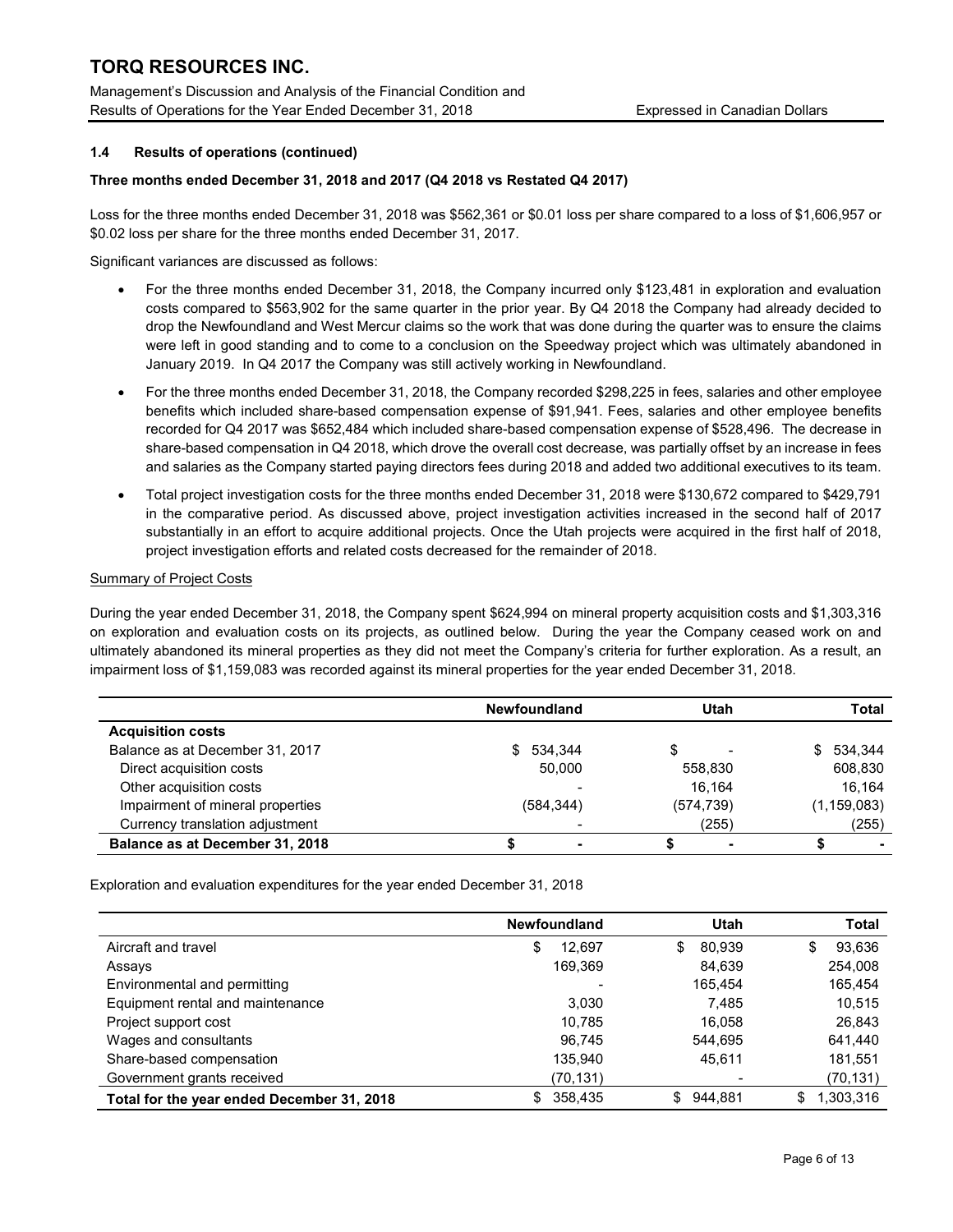Management's Discussion and Analysis of the Financial Condition and Results of Operations for the Year Ended December 31, 2018 Expressed in Canadian Dollars

# 1.4 Results of operations (continued)

# Subsequent events

See Sections 1.2 and 1.13

# Plans for 2019

The Company continues to evaluate numerous top tier prospects for acquisition and maintains strict and accretive geological requirements in its search for new properties. As described above, the Company has only recently made the decision, due to the limitation in scale and prospectivity of the projects, to discontinue further exploration activities on the properties that were under evaluation during 2018. The Company will now redirect its resources on the identification and acquisition of projects that the Company believes will deliver the highest shareholder value in the context of the current opportunistic market, with a view to pursue high impact opportunities globally.

#### 1.5 Summary of quarterly results

The Company is a mineral exploration company and currently has no producing properties or operating income. However, the Company records interest earned on cash balances held at financial institutions, which depends upon cash balances available to fund its acquisition and exploration activities and administrative expenses. A summary of quarterly results is shown below:

| Quarter ended                   | Interest and | Loss      | Total              | Loss per share |
|---------------------------------|--------------|-----------|--------------------|----------------|
|                                 | other income |           | Comprehensive loss |                |
|                                 | \$           | \$        | \$                 | \$             |
| December 31, 2018               | 87,735       | 562,361   | 558,820            | 0.01           |
| September 30, 2018              | 62.834       | 2,325,021 | 2,331,529          | 0.03           |
| June 30, 2018                   | 70.306       | 1,123,261 | 1,120,506          | 0.01           |
| March 31, 2018                  | 59,986       | 862.914   | 862.178            | 0.01           |
| December 31, 2017 <sup>1</sup>  | 56,922       | 1,606,957 | 1,604,358          | 0.02           |
| September 30, 2017 <sup>1</sup> | 46.020       | 1,803,787 | 1,803,787          | 0.02           |
| June 30, 2017 <sup>1</sup>      | 27,823       | 661,746   | 665,483            | 0.01           |
| March 31, 2017 <sup>1</sup>     | 15,812       | 367,030   | 369,191            | 0.01           |

1 Certain figures have been restated for the change in accounting policy (see section 1.12)

Up until September 30, 2016, the loss and comprehensive loss for each quarter was relatively low due to lower activities. Starting in Q4 2016, the Company's loss increased substantially over prior quarters, in part due to the inclusion of the Gecon start-up costs, but after decreasing in Q1 2017, the upward trend in the Company's loss continued throughout 2017 as a result of the increased project investigation activities and support costs. Additionally, on August 30, 2017, the Company issued an initial option grant to employees and consultants resulting in share-based compensation being recorded in Q3 2017 and subsequent quartersto-date which relatively increased the loss for those periods over previous periods. The loss for Q1 and Q2 2018 has dropped off in comparison to the last two quarters in 2017 due to the timing of the exploration programs at the Newfoundland projects which happened in Q3 and Q4 2017. The substantial increase in the Q3 2018 loss is in relation to the impairment loss recorded against the Company's Newfoundland and West Mercur mineral properties.

# 1.6/1.7 Liquidity and capital resources

As at December 31, 2018, the Company had cash of \$12,437,975 and working capital of \$12,440,541 compared to cash of \$15,444,707 and working capital of \$15,654,448 as at December 31, 2017. The cash balance of \$12,437,975 as at December 31, 2018 is sufficient to meet the cash requirements for the Company's operating expenses as well as continue with its project investigation activities. The Company does not foresee the requirement to raise additional capital in the next twelve months but may do so if the Company's operations materially change.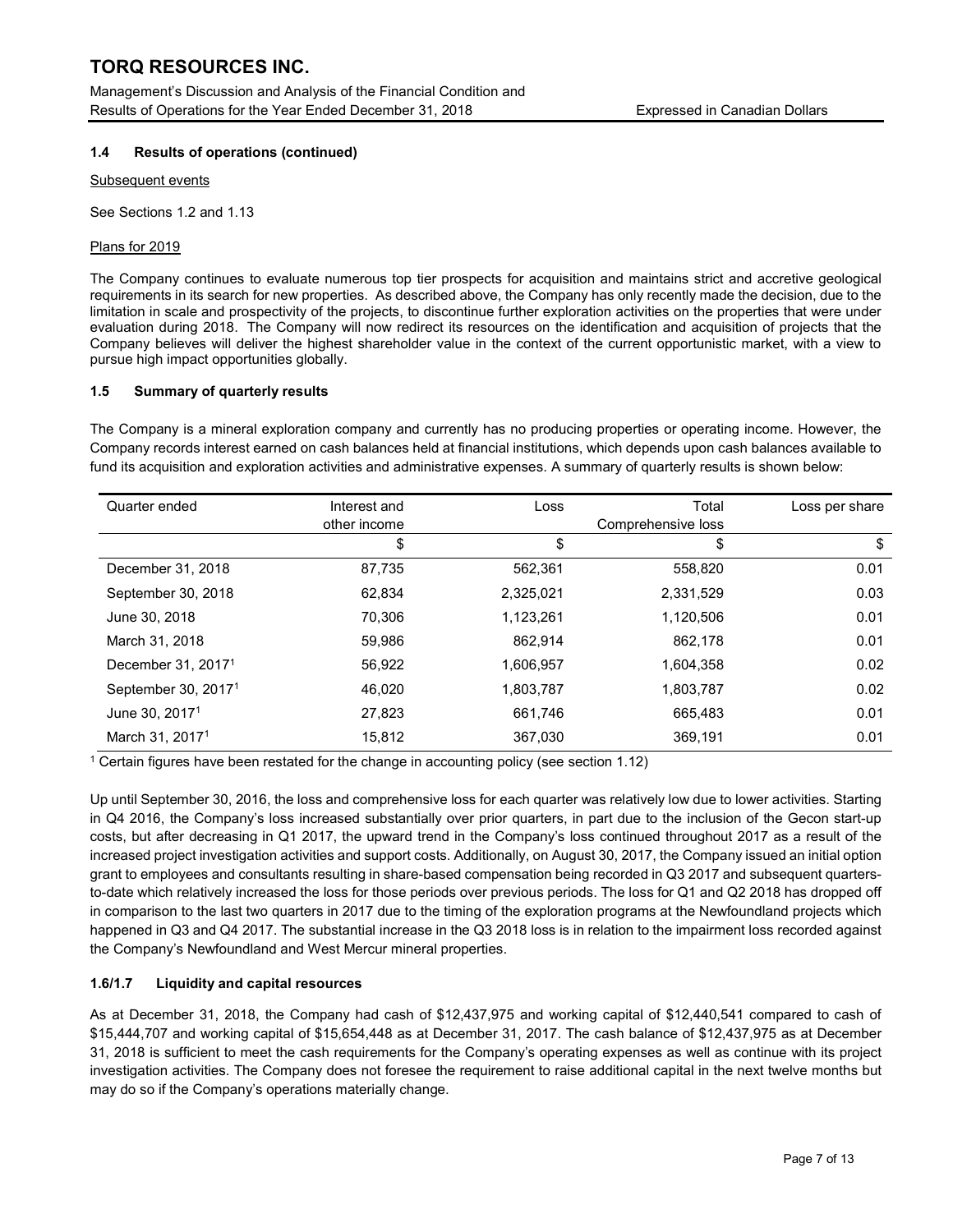Management's Discussion and Analysis of the Financial Condition and Results of Operations for the Year Ended December 31, 2018 **Expressed in Canadian Dollars** Expressed in Canadian Dollars

# 1.6/1.7 Liquidity and capital resources

#### Common share issuances

On February 27, 2017, the Company closed a private placement for gross proceeds of \$13,195,000 (the "February 2017 Placement") pursuant to which the Company issued an aggregate of 20,300,000 common shares at a price of \$0.65 per common share. Share issue costs related to the February 2017 Private Placement, which included commissions and professional and regulatory fees, totalled \$447,036.

| Intended Use of Proceeds of<br>February 2017 Private Placement                                                                             |                                                        | <b>Actual Use of Proceeds to</b><br>December 31, 2018                                                                                                                                                                               |               | (Over)/under<br>expenditure |
|--------------------------------------------------------------------------------------------------------------------------------------------|--------------------------------------------------------|-------------------------------------------------------------------------------------------------------------------------------------------------------------------------------------------------------------------------------------|---------------|-----------------------------|
| <b>Offering Expenses</b>                                                                                                                   | \$447.036                                              | <b>Offering Expenses</b>                                                                                                                                                                                                            | \$447,036     |                             |
| Project<br>Acquisition<br>and<br>exploration                                                                                               | Acquisition of Newfoundland<br>project and exploration |                                                                                                                                                                                                                                     |               |                             |
|                                                                                                                                            | \$10,747,964                                           | Other project investigation<br>costs                                                                                                                                                                                                |               | \$10,747,964                |
| Administration and general<br>working capital                                                                                              | \$2,000,000                                            | Administration and general<br>working capital                                                                                                                                                                                       | 627.506<br>\$ | \$1.703.445                 |
| Total                                                                                                                                      | \$13.195.000                                           | Total                                                                                                                                                                                                                               | \$1.074.542   | \$12,451,409                |
| Explanation of variances and the impact of variances on<br>the ability of the Company to achieve its business<br>objectives and milestones |                                                        | Up until December 31, 2018, the Company's expenditures were primarily from<br>existing treasury including the proceeds from the August 2016 Placement,<br>other than \$627,506 to cover administration and working capital changes. |               |                             |

On August 30, 2016, the Company closed a private placement for gross proceeds of \$7,000,000 (the "August 2016 Placement") pursuant to which the Company issued an aggregate of 20,000,000 common shares at a price of \$0.35 per common share. Share issue costs related to the Private Placement, which included professional and regulatory fees, totalled \$43,612.

| Intended Use of Proceeds of<br><b>August 2016 Private Placement</b>                                                                        |             | Actual Use of Proceeds from September 1, 2016<br>to December 31, 2018                                                                                                                                                                                                   |             |           |  | (Over)/under<br><b>Expenditure</b> |
|--------------------------------------------------------------------------------------------------------------------------------------------|-------------|-------------------------------------------------------------------------------------------------------------------------------------------------------------------------------------------------------------------------------------------------------------------------|-------------|-----------|--|------------------------------------|
| <b>Offering Expenses</b>                                                                                                                   | \$43,612    | <b>Offering Expenses</b>                                                                                                                                                                                                                                                | \$43,612    |           |  |                                    |
| Acquisition<br>Project<br>and<br>exploration                                                                                               |             | Acquisition of Newfoundland<br>project and exploration                                                                                                                                                                                                                  | \$2,100,320 |           |  |                                    |
|                                                                                                                                            | \$4,956,388 | Other project acquisition,<br>exploration and investigation<br>costs (including Gecon,<br>Speedway and West Mercur)                                                                                                                                                     | \$2,538,550 | \$317,518 |  |                                    |
| Administration and general<br>working capital                                                                                              | \$2,000,000 | Administration and general<br>working capital                                                                                                                                                                                                                           | \$2,000,000 | \$        |  |                                    |
| Total                                                                                                                                      | \$7,000,000 | Total                                                                                                                                                                                                                                                                   | \$6,682,482 | \$317,518 |  |                                    |
| Explanation of variances and the impact of variances on<br>the ability of the Company to achieve its business<br>objectives and milestones |             | The Company has only expended a portion of the funds raised through the<br>placement. During 2018 other project costs include mineral property<br>acquisition, exploration and investigation costs related to Speedway, West<br>Mercur and project investigation costs. |             |           |  |                                    |

# 1.8 Off-balance sheet arrangements

The Company has not engaged in any off-balance-sheet arrangements such as obligations under guarantee contracts, a retained or contingent interest in assets transferred to an unconsolidated entity, any obligation under derivative instruments or any obligation under a material variable interest in an unconsolidated entity that provides financing, liquidity, market risk or credit risk support to the Company or engages in leasing, hedging or research and development services with the Company.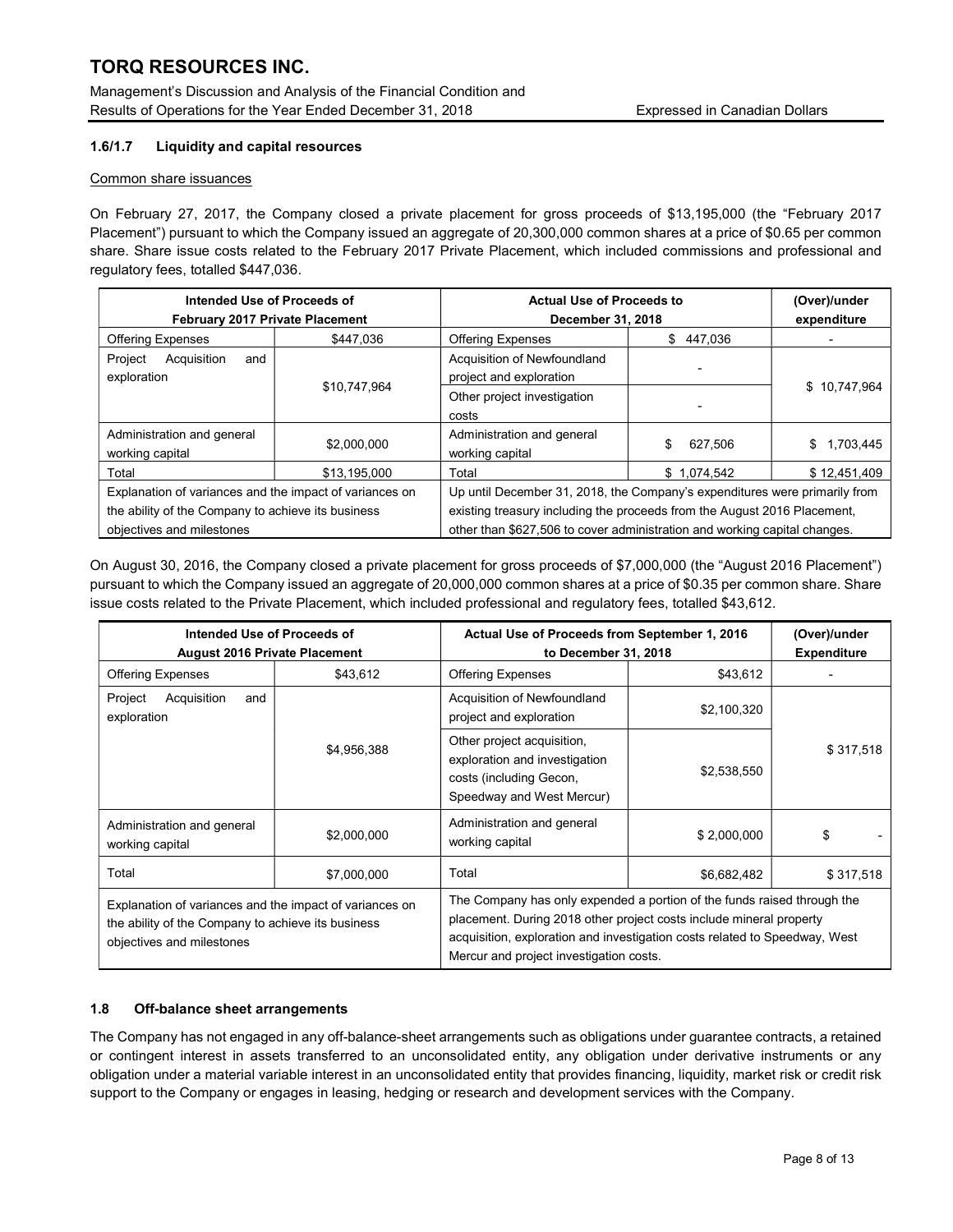Management's Discussion and Analysis of the Financial Condition and Results of Operations for the Year Ended December 31, 2018 **Expressed in Canadian Dollars** Expressed in Canadian Dollars

# 1.9 Related party transactions

All transactions with related parties have occurred in the normal course of operations. All amounts payable and receivable are unsecured, non-interest bearing and have no specific terms of settlement, unless otherwise noted.

|                                                           | Year ended December 31, |           |    |         |
|-----------------------------------------------------------|-------------------------|-----------|----|---------|
|                                                           |                         | 2018      |    | 2017    |
| Universal Mineral Services Ltd. <sup>1</sup>              |                         |           |    |         |
| Included in the statement of loss and comprehensive loss: |                         |           |    |         |
| <b>Bank charges</b>                                       | \$                      | 2,872     | S  | 1,952   |
| Fees, salaries and other employee benefits                |                         | 323.483   |    | 175,862 |
| Office, rent and administration                           |                         | 210.013   |    | 134.219 |
| Project investigation costs                               |                         | 123.049   |    | 93.621  |
| Regulatory, transfer agent and shareholder information    |                         | 119       |    | 8.197   |
| Investor relations and marketing                          |                         | 29,922    |    | 4,029   |
| Exploration and evaluation costs                          |                         |           |    |         |
| Newfoundland                                              |                         | 76.559    |    | 194.897 |
| Utah                                                      |                         | 146.061   |    |         |
| Total transactions for the years                          |                         | \$912,078 | \$ | 612,777 |

1) Universal Mineral Services Ltd., ("UMS") is a private company with certain directors and officers in common. Pursuant to an agreement dated December 30, 2015, UMS provides geological, financial and transactional advisory services as well as administrative services to the Company on an ongoing, cost recovery basis. Having these services available through UMS allows the Company to maintain a more efficient and cost-effective corporate overhead structure by hiring fewer full-time employees and engaging outside professional advisory firms less frequently.

The outstanding balance owing at December 31, 2018 was \$178,941 (December 31, 2017 - \$43,194). In addition, the Company had \$150,000 on deposit with UMS as at December 31, 2018 (December 31, 2017 - \$50,000).

Key management compensation

In addition to the transactions disclosed above, the Company provided the following compensation to key management members, being its three executives and three directors:

|                                                | Year ended December 31, |             |  |
|------------------------------------------------|-------------------------|-------------|--|
|                                                | 2018                    | 2017        |  |
| Short-term benefits provided to executives     | \$324,078               | \$233,735   |  |
| Directors fees paid to non-executive directors | 15.584                  |             |  |
| Share-based compensation                       | 557.807                 | 1,041,246   |  |
|                                                | 897,469<br>S.           | \$1,274,981 |  |

# 1.10 Fourth Quarters

See discussion of Q4 2018 results of operations in Section 1.4

# 1.11 Proposed transactions

None

# 1.12 Critical accounting estimates

This section is not required as the Company is a Venture Issuer, as the term is defined in National Instrument 51-102 Continuous Disclosure Obligations.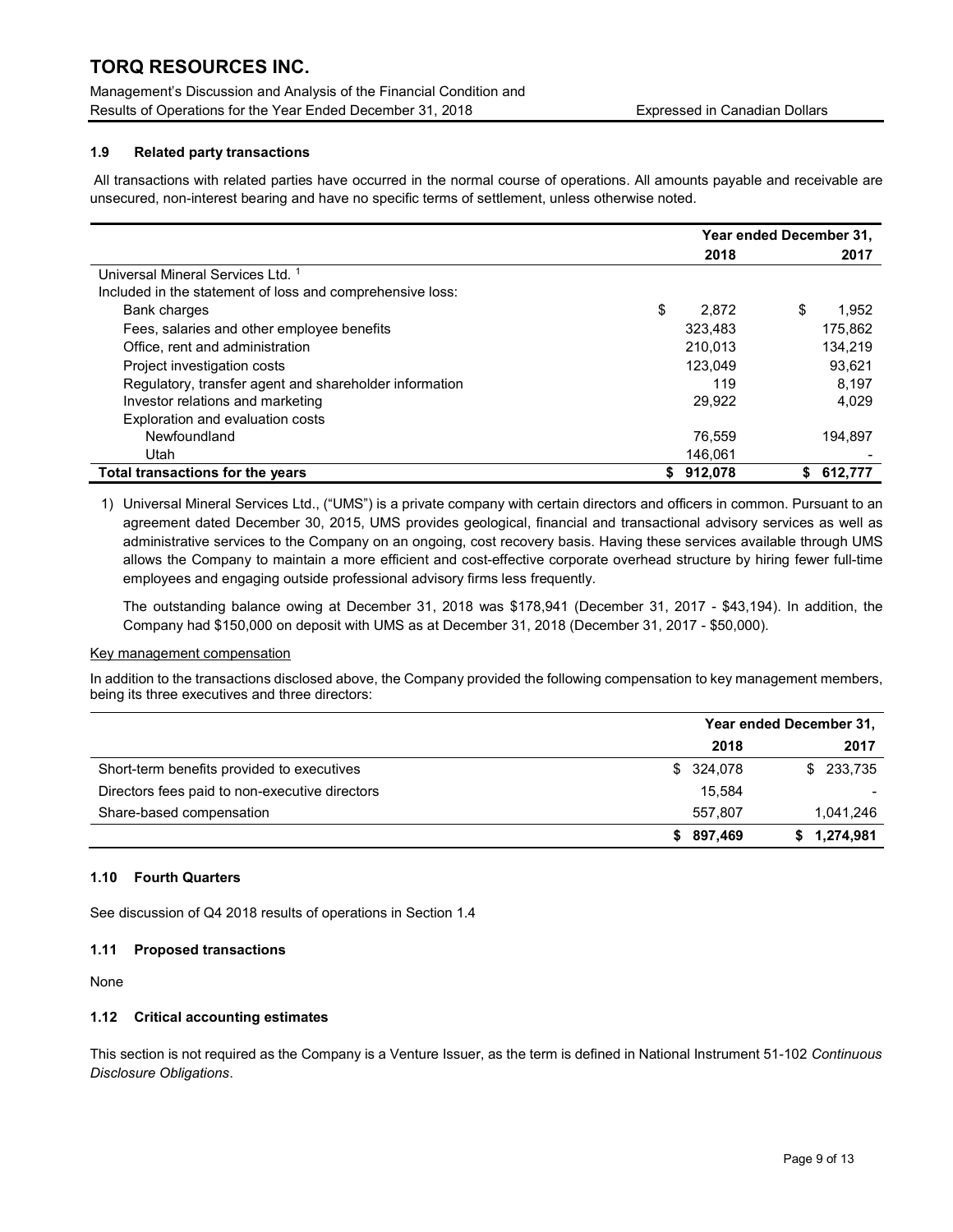# 1.13 Changes in accounting policies

#### Revenue Recognition

Effective January 1, 2018, the Company adopted IFRS 15 – Revenue from Contracts with Customers ("IFRS 15") which supersedes IAS 11 – Construction Contracts, IAS 18 – Revenue, IFRIC 13 – Customer Loyalty Programs, IFRIC 15 – Agreements for the Construction of Real Estate, IFRIC 18 – Transfers of Assets from Customers, and SIC 31 – Revenue – Barter Transactions Involving Advertising Services. IFRS 15 establishes a single five-step model framework for determining the nature, amount, timing and uncertainty of revenue and cash flows arising from a contract with a customer. The adoption of this standard did not impact the Company's financial statements, as currently the Company does not earn revenues.

# Financial instruments

Effective January 1, 2018, the Company adopted IFRS 9 – Financial Instruments ("IFRS 9") which replaces IAS 39 – Financial Instruments: Recognition and Measurement. IFRS 9 provides a revised model for recognition and measurement of financial instruments and a single, forward-looking "expected loss" impairment model. IFRS 9 also includes a substantially reformed approach to hedge accounting. The adoption of this standard did not impact the Company's financial statements as currently the Company does not hold any financial instruments for which the underlying accounting was impacted.

#### Change in accounting policy for exploration and evaluation costs

Effective January 1, 2018, the Company elected to change its accounting policy for exploration and evaluation costs incurred subsequent to the acquisition of a mineral property interest. Previously the Company had capitalized these costs as part of mineral property interests in accordance with IFRS 6 which allows for mining exploration companies to either capitalize or expense such costs.

Management determined that expensing exploration and evaluation costs would provide more relevant information to many of its financial statement users, as it would allow for comparisons to be drawn against its Canadian peers, many of which choose to expense such costs. Management believes that the new policy will assist users' review and analysis of the Company's financial statements as the statement of loss and comprehensive loss more fully reflects the activities and related expenditures for any given period.

The Company will continue to capitalize the costs incurred to acquire the right to explore a mineral property until the right is lost or the value of the mineral property is determined to be impaired.

See note 3 (c) of the Company's December 31, 2018 consolidated financial statements for the Company's revised accounting policy on exploration and evaluation costs and mineral property interests.

As a result of this voluntary change in accounting policy, the Company has restated certain prior period amounts within the December 31, 2018 condensed interim statements to be in accordance with this new policy. The impact on prior period amounts is outlined below: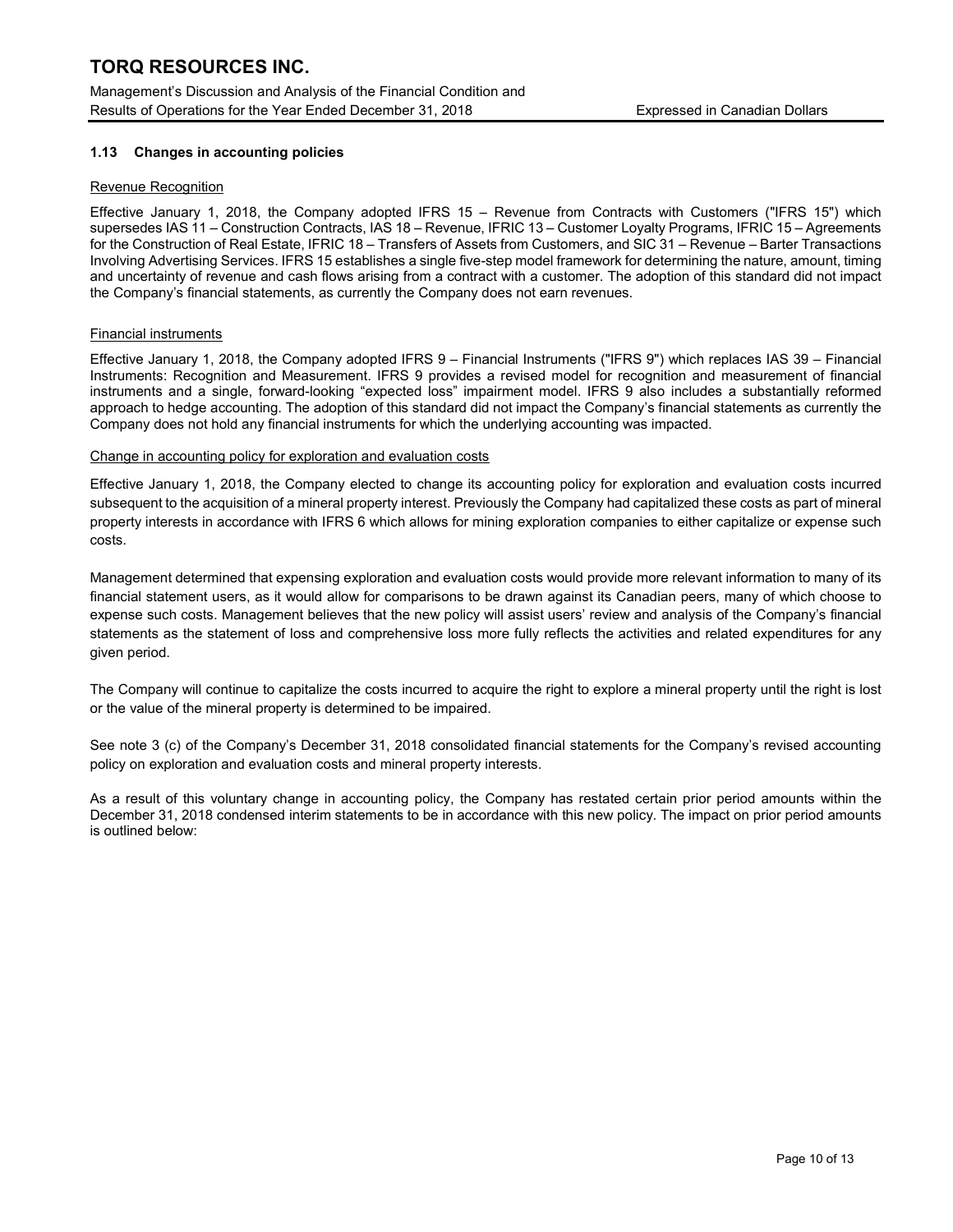Management's Discussion and Analysis of the Financial Condition and Results of Operations for the Year Ended December 31, 2018 Expressed in Canadian Dollars

# 1.13 Changes in accounting policies (continued)

Change in accounting policy for exploration and evaluation costs (continued)

# Statements of Financial Position

|                            | As previously |                   |                 |
|----------------------------|---------------|-------------------|-----------------|
| As at January 1, 2017      | reported      | <b>Adiustment</b> | <b>Restated</b> |
| Mineral property interests | \$605,232     | \$ (389.052)      | \$216.180       |
| Deficit                    | \$35,201,369  | \$389,052         | \$35,590,421    |
|                            | As previously |                   |                 |
| As at December 31, 2017    | reported      | <b>Adiustment</b> | <b>Restated</b> |
| Mineral property interests | \$2,166,106   | \$(1,631,762)     | \$534.344       |
| Deficit                    | \$38,398,179  | \$1,631,762       | \$40,029,941    |

#### Statements of Loss and Comprehensive Loss

|                                    | As previously                   |             |             |
|------------------------------------|---------------------------------|-------------|-------------|
| Year ended December 31, 2017       | reported                        | Adiustment  | Restated    |
| Exploration and evaluation costs   | \$.<br>$\overline{\phantom{a}}$ | \$1.242.710 | \$1.242.710 |
| Loss for the year                  | \$3,196,810                     | \$1.242.710 | \$4.439.520 |
| Comprehensive loss                 | \$3,200,099                     | \$1.242.710 | \$4,442,809 |
| Loss per share (basic and diluted) | \$0.04                          | \$ 0.02     | \$0.06      |

#### Statement of Cash Flows

|                                                 | As previously    |                   |                  |
|-------------------------------------------------|------------------|-------------------|------------------|
| Year ended December 31, 2017                    | reported         | <b>Adjustment</b> | <b>Restated</b>  |
| Loss for the year                               | \$ (3, 196, 810) | \$(1,242,710)     | \$ (4,439,520)   |
| Share-based compensation                        | \$1,773,158      | 282.059<br>\$     | \$2,055,217      |
| Changes in non-cash working capital             |                  |                   |                  |
| Accounts payable and accrued liabilities        | (19,231)<br>\$.  | \$ (413,291)      | \$(432,522)      |
| Cash used in operating activities               | \$(1,745,105)    | \$(1,373,942)     | \$ (3, 119, 047) |
| Exploration and evaluation costs                | \$(1, 566, 106)  | \$1,566,106       |                  |
| Acquisition of mineral property interests       |                  | (192, 164)<br>\$. | \$(192, 164)     |
| Cash (used in) provided by investing activities | \$(1,419,529)    | \$1,373,942       | (45, 587)<br>\$  |

#### **Leases**

In January 2016, the IASB published a new accounting standard, IFRS 16 - Leases ("IFRS 16") which supersedes IAS 17 - Leases. IFRS 16 applies a control model to the identification of leases, distinguishing between a lease and a service contract on the basis of whether the customer controls the asset. Control is considered to exist if the customer has the right to obtain substantially all of the economic benefits from the use of an identified asset and the right to direct the use of that asset during the term of the lease. For those assets determined to meet the definition of a lease, IFRS 16 introduces significant changes to the accounting by lessees, introducing a single, on balance sheet accounting model that is similar to the current finance lease accounting, with limited exceptions for short-term leases or leases of low value assets.

The Company will adopt IFRS 16 on its effective date of January 1, 2019 retrospectively, with the cumulative effect of initially applying the standard as an adjustment to retained earnings and no restatement of comparative information. The Company will make the following elections under IFRS 16:

- to measure its right of use assets at amounts equal to the associated lease liabilities;
- to apply the available exemptions as permitted by IFRS 16 to recognize a lease expense on a straight-line basis for short term leases (lease term of 12 months or less) and low value assets; and
- to apply the practical expedient whereby leases whose term ends within 12 months of the date of initial application would be accounted for in the same way as short-term leases.

The Company does not expect the adoption of IFRS 16 to have a material impact on its financial statements as the Company does not currently have any contracts in place that would fall within the scope of IFRS 16.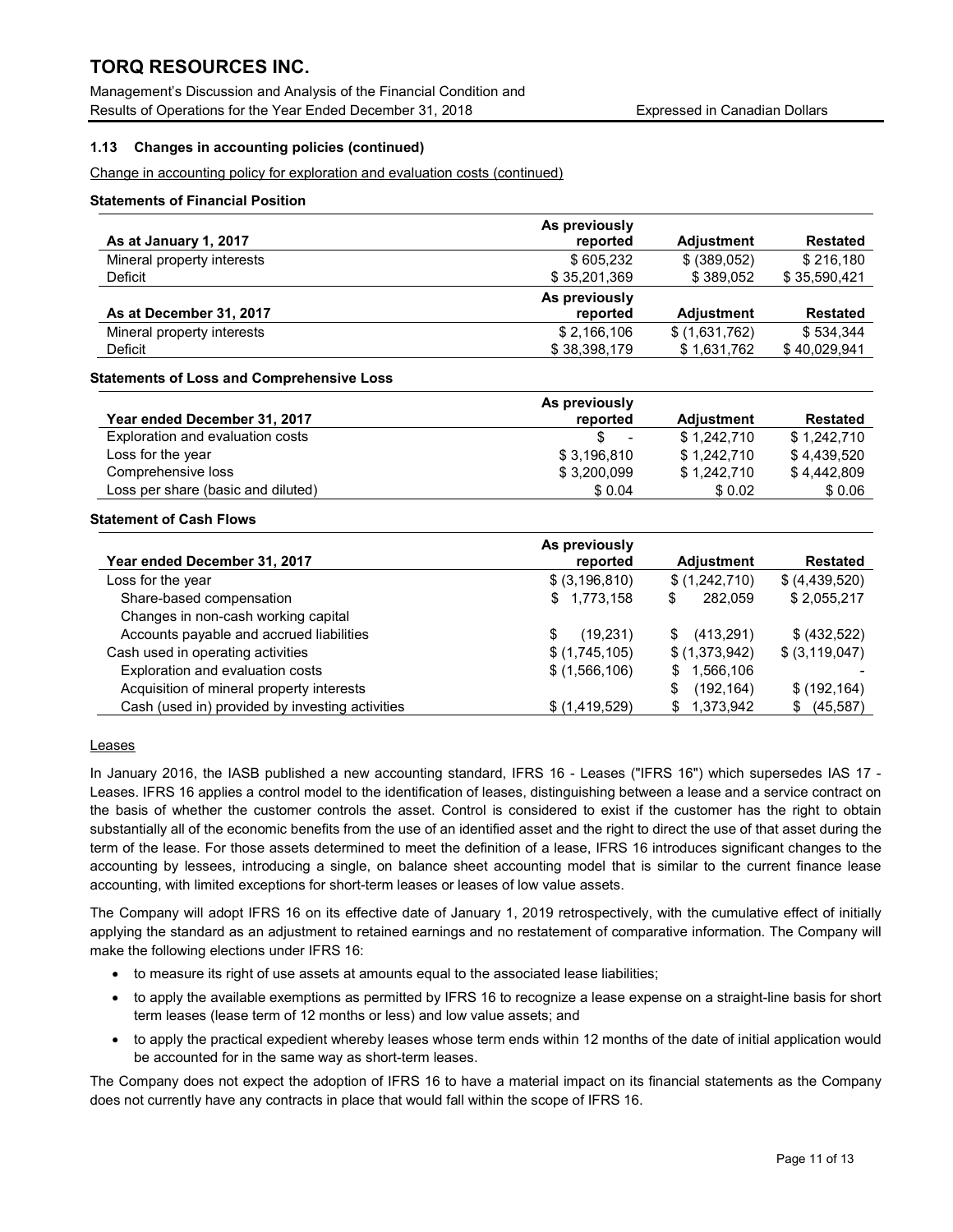Management's Discussion and Analysis of the Financial Condition and Results of Operations for the Year Ended December 31, 2018 Expressed in Canadian Dollars

# 1.14 Financial instruments and other instruments

As at December 31, 2018 the Company's financial instruments consist of cash, amounts receivable, the RVX loan, accounts payable and accrued liabilities and the Gecon financial liability. The fair values of these financial assets and liabilities, with the exception of the RVX loan and the Gecon liability which are measured at fair value, approximate their carrying values due to their short-term maturity.

As at December 31, 2018, the financial instruments measured at fair value included the RVX loan and the Gecon financial liability which are classified under level 3 of the fair value hierarchy. The RVX loan was measured at its fair value of \$nil on initial recognition at November 30, 2018 and at December 31, 2018. The Gecon financial liability was remeasured at December 31, 2018, as discussed below, with the change in fair value for the year recognized in the statement of loss and comprehensive loss.

The Company's financial instruments are exposed to credit risk, liquidity risk and market risks, which include foreign currency risk and interest rate risk. As at December 31, 2018 the primary risks were as follows:

(a) Market risk

This is the risk that the fair value of future cash flows of a financial instrument will fluctuate because of changes in market prices. The significant market risk to which the Company is exposed is:

#### Foreign currency risk

The Company is exposed to currency risk by having balances and transactions in currencies that are different from its functional currency. As at December 31, 2018 and December 31, 2017, the Company's foreign currency exposure related to its financial assets and liabilities held in foreign currencies is as follows:

|                                          |           | <b>December 31, 2018</b> |           | December 31, 2017 |  |
|------------------------------------------|-----------|--------------------------|-----------|-------------------|--|
|                                          | US\$      | <b>EUR</b>               | US\$      | <b>EUR</b>        |  |
| Cash                                     | 2,162,215 | -                        | 990.303   |                   |  |
| Accounts payable and accrued liabilities | (330)     | -                        | (21, 538) | (2, 104)          |  |
| Gecon financial liability                | (68, 210) | $\overline{\phantom{0}}$ | (151,049) |                   |  |
|                                          | 2,093,675 | $\overline{\phantom{0}}$ | 817.715   | (2, 104)          |  |

A 10% increase or decrease in the US dollar and Euro exchange rates would result in an increase/decrease of approximately \$209,368 in the Company's net loss for the year ended December 31, 2018.

# Gecon Investment Agreement

-

Effective November 16, 2016, pursuant to an investment agreement, the Company acquired a beneficial interest in 100% of the capital of a Bulgarian shell company, Gecon OOD ("Gecon"), for the purposes of establishing mineral exploration operations in the country. Pursuant to the investment agreement between the Company and Gecon's former shareholder, the Company would pay a minimum of USD 50,000 and a maximum of USD 200,000 at any time within a 3-year period of signing the investment agreement in exchange for its beneficial interest in Gecon.

In January 2019 the Company made the decision not to further pursue its operations in Bulgaria and to return Gecon to its former shareholder. As at December 31, 2018, the Company recognized a financial liability with a fair value of \$68,210 (USD 50,000) based on the minimum payment amount required under the investment agreement. At December 31, 2017 the fair value of the liability was determined to be \$151,049 which was calculated using a probability weighted scenario-based approach with the following assumptions:

- Average undiscounted cash settlement value of USD 125,000
- Expected timing of the cash settlement of 2 years
- Risk free interest rate of 1.89% based on US Treasury Bill interest rates
- Foreign exchange rate of 1.2545 CAD for 1 USD based on the Bank of Canada exchange rate at December 31, 2017.

As at December 31, 2018, the revaluation of the liability resulted in a fair value gain of \$82,839 (2017 - \$67,423) recorded in the consolidated statement of loss and comprehensive loss for the year.